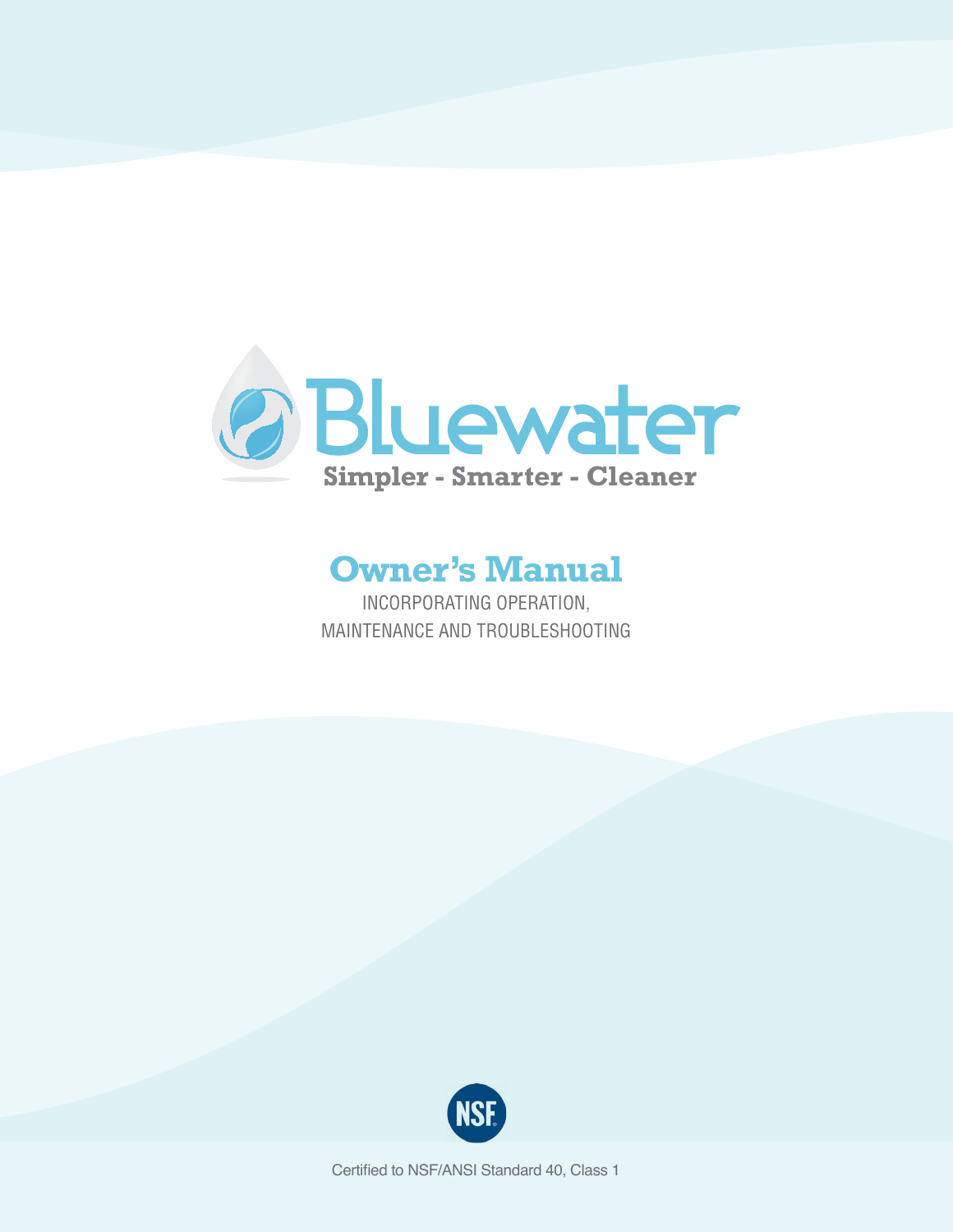



# **Table of Contents**

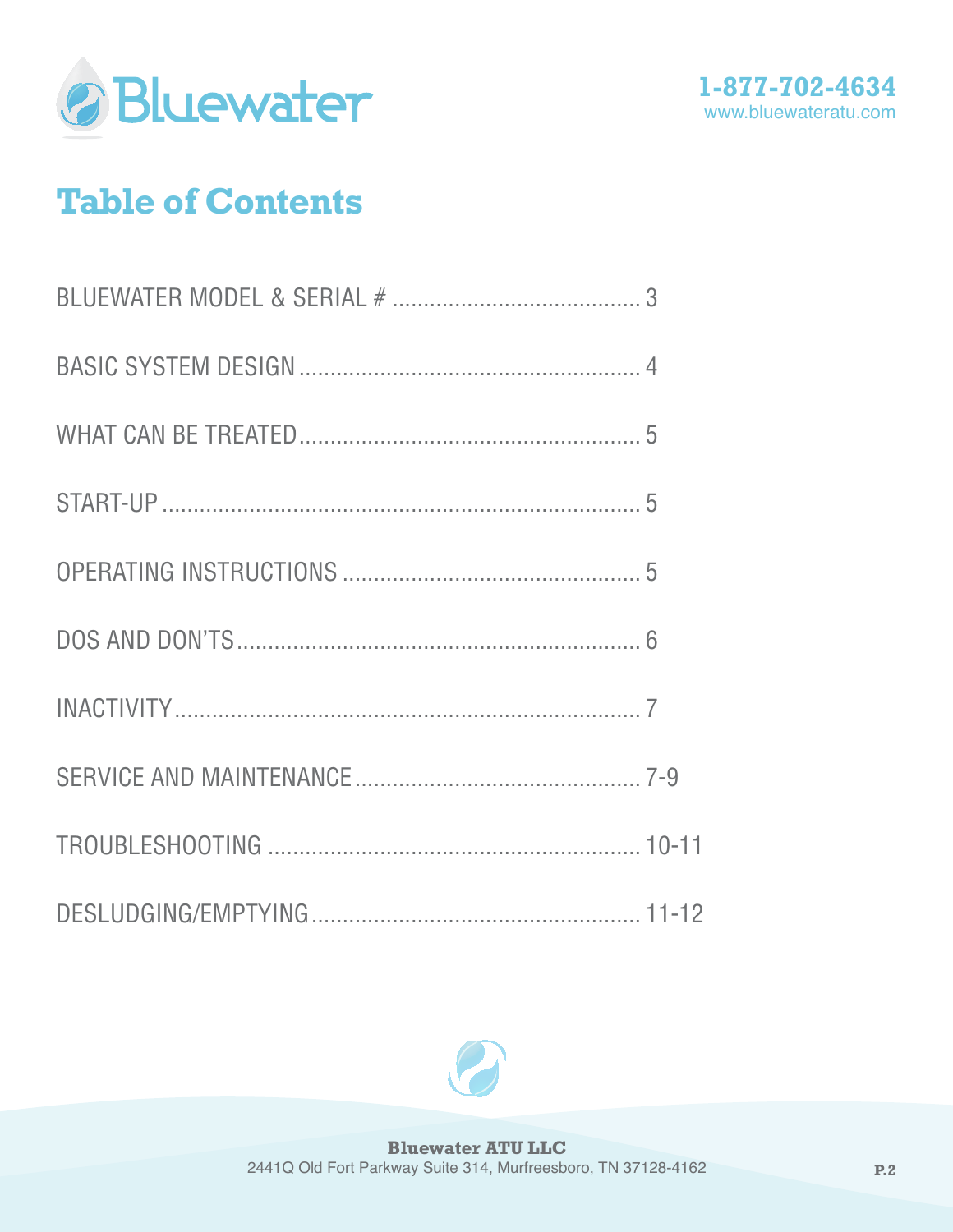



## **Welcome**

### Congratulations, and thank you for purchasing a Bluewater Advanced Wastewater Treatment Unit (ATU).

This manual is designed to provide you with all of the information you need to ensure a long and trouble free life for your ATU.

## **Model & Serial Number**

You have purchased a Bluewater "B" Series Advanced Wastewater Treatment Unit.

Every unit is delivered with two data plates. One is attached to the top of the Inner Chamber Lid; the second must be located next to the Air Blower. These plates carry details of the Bluewater supplier and serial number, which should be quoted during any future inquiries.

The Model and Serial number may also be found on your Bluewater Invoice. Please make a separate note of this below, as you will be asked to quote it if you contact us.

MODEL  $#$ 

 $SERIAL #$ 

*The Bluewater ATU system was tested and is listed under NSF/ANSI Standard 40, Class 1.*

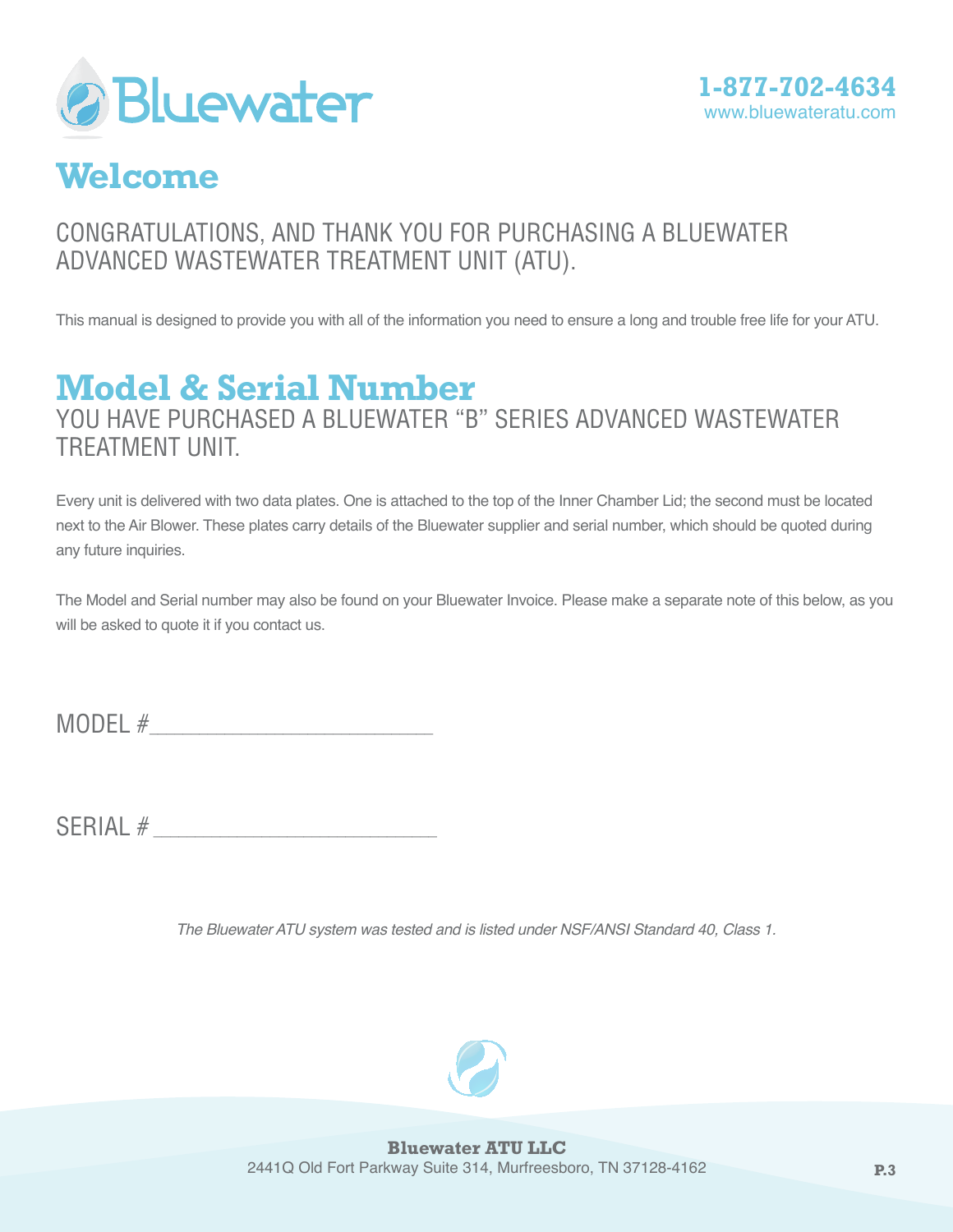

## **Basic System Design**

NSF (www.nsf.org) based in Ann Arbor, MI, has certified Bluewater ATUs as meeting the American National Standards Institute (ANSI) Standard 40 Class 1, the highest standard possible for Advanced Wastewater Treatment Units.

The effluent produced by Bluewater ATUs exceeds all effluent water quality requirements set out by NSF/ANSI Standard 40. Class 1 designation requires a maximum of 25mg/l CBOD5 and 30 mg/l TSS - the six month daily average for Bluewater is <5mg/l CBOD5 and 7 mg/l TSS.

### Very simply, your Bluewater ATU consists of 2 chambers: an inner Treatment chamber and an outer Settling chamber.

Air is blown into the ATU by an electrically powered compressor. The air is circulated from the bottom of the air inlet pipe through one or more diffusers located at the bottom of the inner chamber. The air rising through the liquid inside this chamber increases the oxygen supply to the microorganisms that are naturally present in the system. This accelerates the growth and activity of these naturally occurring microorganisms or "biomass", which break down and degrade the solids to a clear effluent and a non-toxic sludge. The greater the biomass inside the ATU, the quicker and more efficient the degradation of the organic solids introduced to the system. To improve the efficiency of the Unit, the inner chamber contains plastic media. This media provides a large surface area to which the microorganisms adhere and grow.

The diffused air also operates as an 'Air Lift' which re-circulates solids from the outer Settlement chamber to the inner Treatment chamber. This recirculation ensures that the effluent is completely treated by making both chambers aerobic. The process runs continuously 24 hours a day.



**Bluewater ATU LLC** 2441Q Old Fort Parkway Suite 314, Murfreesboro, TN 37128-4162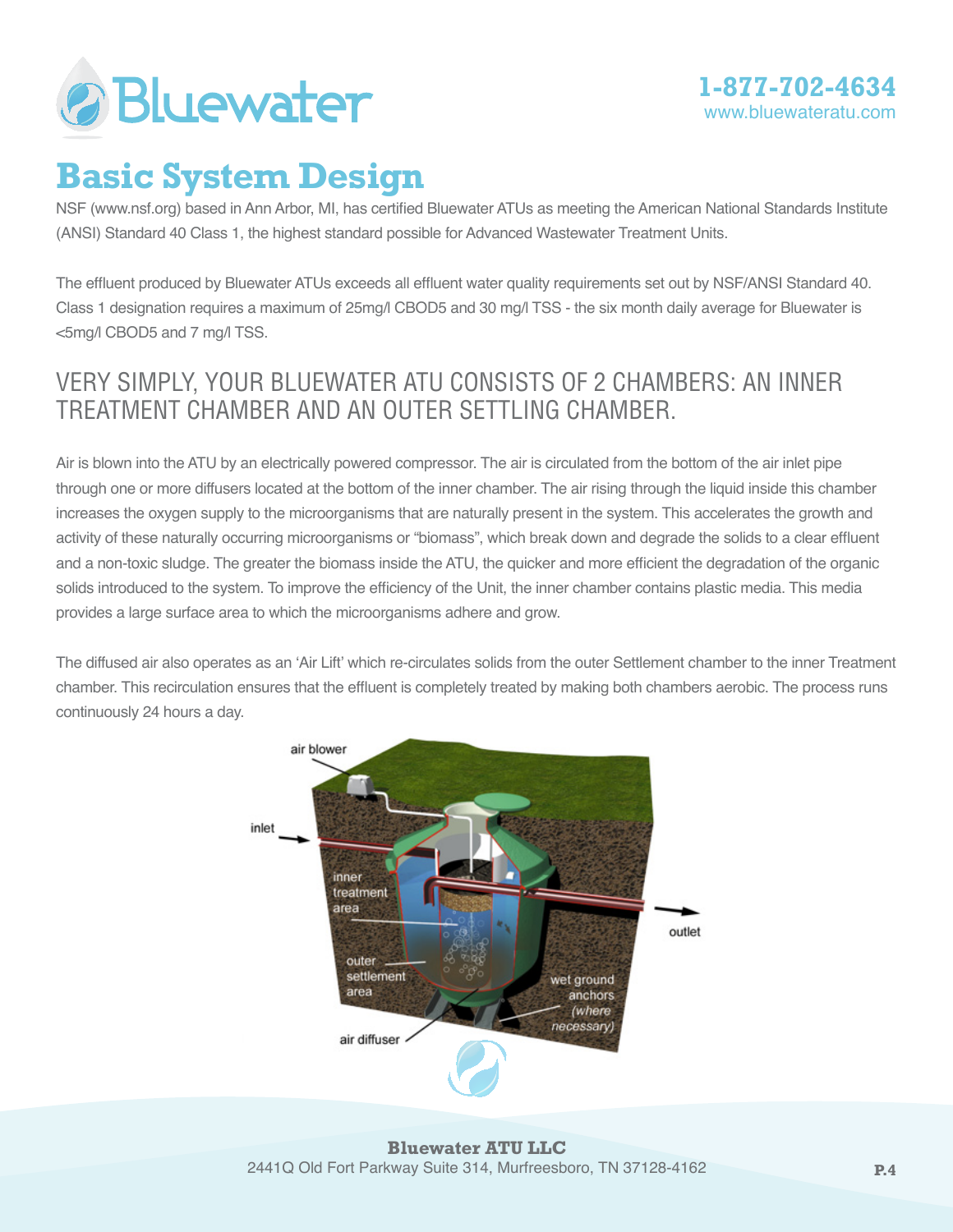



## **What Can Be Treated?**

Your Bluewater Unit treats all normal human and household waste.

As with all ATUs your Bluewater cannot break down non-organic waste so, in order to maintain the efficiency of your system, you should take the usual care and precautions to ensure that such items do not enter your waste systems. To avoid overloading the system we advise against the use of a waste disposal unit in your kitchen sink unless it feeds the ATU through a grease-trap: we suggest however, that this waste is best disposed of by composting, remembering that you must remain compliant with any relevant local and state regulations.

# **Initial Start Up**

Once your Bluewater unit has been installed operation may commence. The unit's air compressor or blower runs continuously to feed air to the diffusers located in the base of the treatment chamber. This oxygenates the waste and ensures constant circulation of the waste through the system. As our unique design has no corners, there is nowhere for sludge to accumulate and to become septic. This simple but effective approach significantly reduces any odor from the system.

Once the unit is in operation biomass builds up on the surface area of the plastic media within the treatment chamber and is also retained in suspension circulating around both chambers. Maximum growth of the biomass, and therefore full efficiency of the unit, is normally achieved within 6 weeks from start-up.

For your peace of mind the unit comes with an air delivery failure alarm. If air delivery to the system is interrupted for any reason the alarm will sound and flash (please refer to service and troubleshooting below). If the alarm is not alerting you to a problem, the air blower is operating and there is no odor from the system, you may rest assured that the unit is functioning properly.

# **Operating Instructions**

After completion of the installation process, plug the air blower and the low-pressure alarm into 110v electricity supply and turn them both on and make sure that the blower is operating. Once you have turned the unit on, following the list of "Dos" and "Don'ts" listed below completes your operating responsibilities as the system owner.

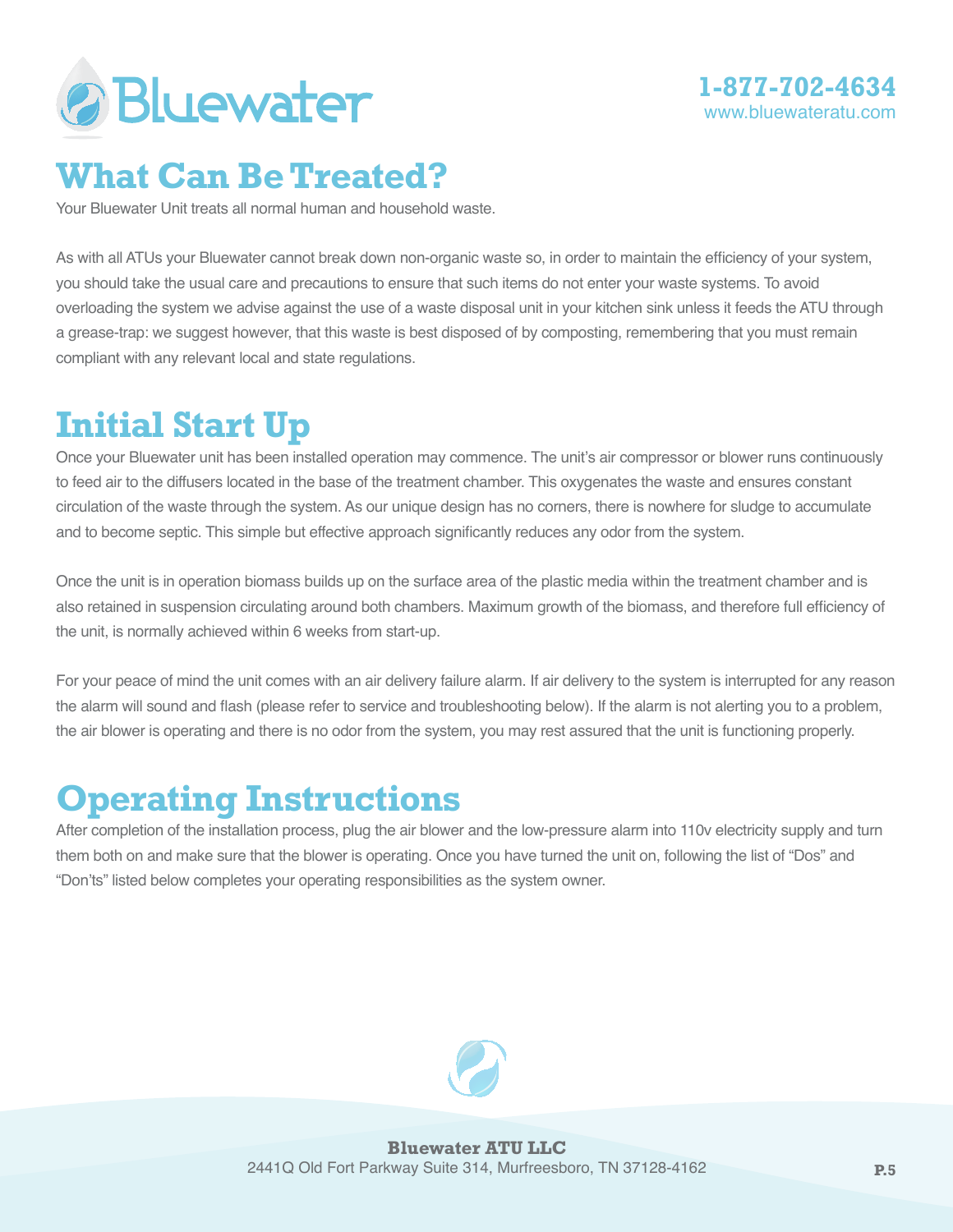



# **"Dos and Don'ts"**

**DO familiarize yourself with the contents of this manual. Our systems are designed to be as simple as possible to operate but will work better and longer if the few simple rules and procedures contained in this document are followed.**

**DO comply with any local regulations that may conflict with, override or supersede the contents of this manual.**

**DO NOT permit non-organic or non-biodegradable products, such as coffee grounds, chemical waste, disposable diapers, tampons, sanitary napkins, cigarette butts, latex / rubber products, paint, solvents, drain cleaners or excessive quantities of bleach, grease or cooking oil to enter the system.**

**DO NOT allow the discharge from a water softener to enter the system, as the backwash and residue from your softener may adversely affect the performance of your ATU.**

**DO NOT have your ATU serviced by anyone other than a qualified technician, as this will invalidate your warranty.**

**DO NOT put additives designed for septic systems into your ATU. Your ATU is NOT a septic tank and does not require the addition of any such products or chemicals.**

Once operating your Bluewater ATU will effectively treat all regular domestic wastewater provided the unit is sized, installed and maintained correctly.

All regular household cleaning products can be used in sensible quantities with your ATU. Please bear in mind however, that your Bluewater installation works by degrading your waste. Some chemicals present in household cleaning products are intended to destroy micro-organisms, so the overuse of anti-bacterial or fungicidal cleaners and bleach may upset your system and seriously impair its efficiency. In order to preserve the quality of your system's effluent, we also advise against the use of ammonia based products.

Bluewater strongly recommends the use of laundry and dishwasher products that are "Environmentally Friendly". These help to maintain the biological balance and efficiency of your unit.

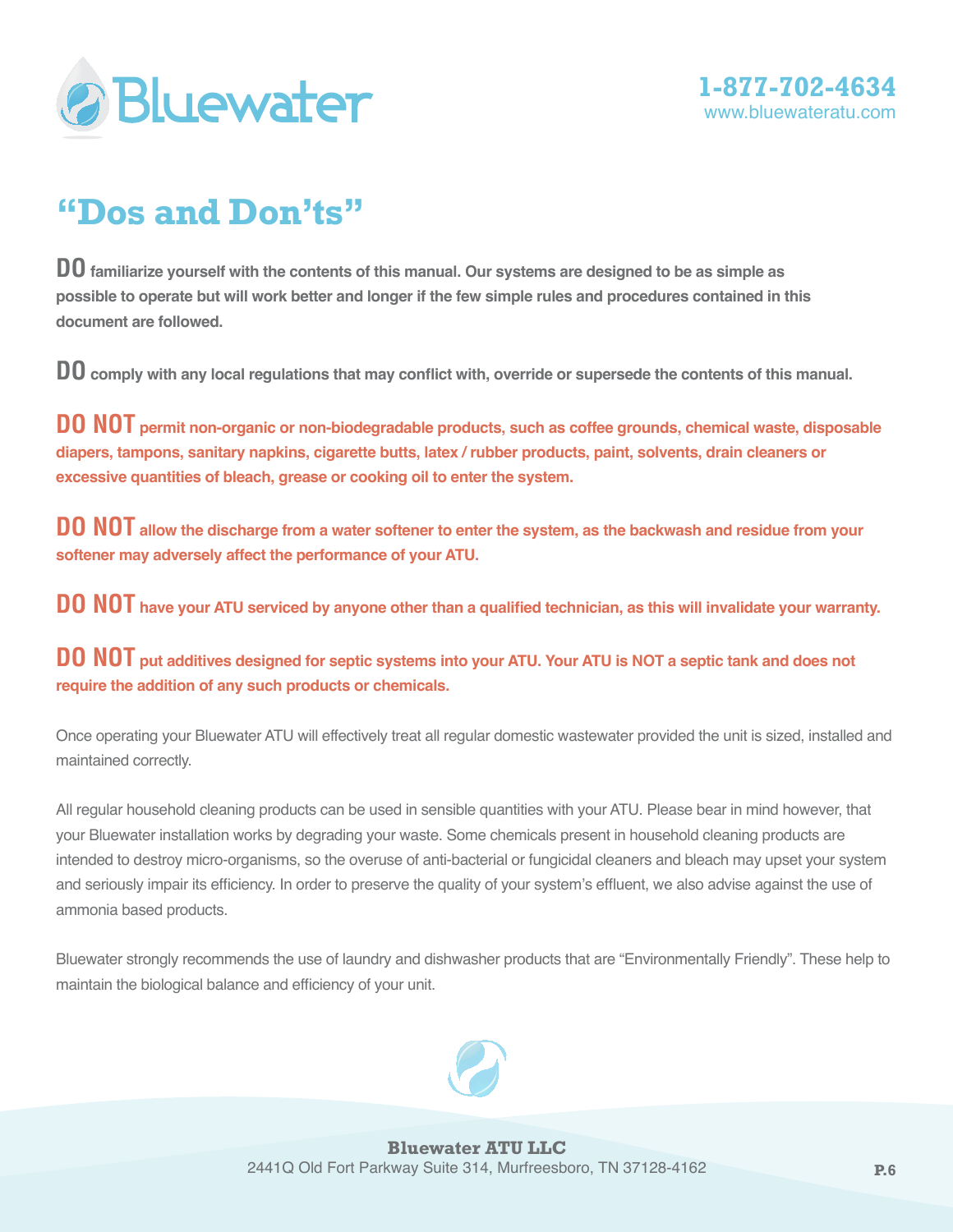

# **Inactivity**

Your Bluewater Unit is designed to operate normally during periods of inactivity. However, should a situation arise where your Bluewater is likely to be inactive for significant periods of time, e.g. longer than one month, we advise that a standard timer, available from any hardware store, be installed between the power supply and the blower.

We recommend that the blower should be run for 15 minutes every 4 to 6 hours during such extended periods of inactivity. This minimal amount of aeration is recommended to keep the biomass within your Bluewater Unit alive even when there is no use or 'loading' of the system. This minimizes the risk of the system becoming septic and ensures the speediest aerobic breakdown of waste upon resumption of normal activity.

### **Service and Maintenance** The essence of the Bluewater design is simplicity.

In order to satisfy yourself that the system is working properly, you can simply use "sight and smell". Do remember: under NO circumstances should you attempt to enter the ATU.

The liquid inside the tank is called "mixed liquor". To evaluate the mixed liquor, carefully open the locked access hatch and lift the internal lid. If the system is working correctly there should be almost no discernible smell coming out of the ATU; if there is any smell at all, it will have a musty character and should not be unpleasant or offensive. The mixed liquor should have a greybrown appearance with no visual evidence of solids, apart from the hummus, or crust, that naturally forms on the surface of the outer chamber.

Visual evaluation of the effluent can be carried out by inspecting the flow downstream of the ATU through a cleaning vent in the effluent pipe, or by use of a Sampling Chamber, if supplied. Correct system operation is indicated by the flow of clear, odor-free liquid through the effluent pipe or the Sampling Chamber.

If, for any reason, it is necessary to collect effluent samples, this must be done by inserting a collection vessel into the effluent stream through an access point downstream of the ATU; or by collection from the Sampling Chamber if one is installed.

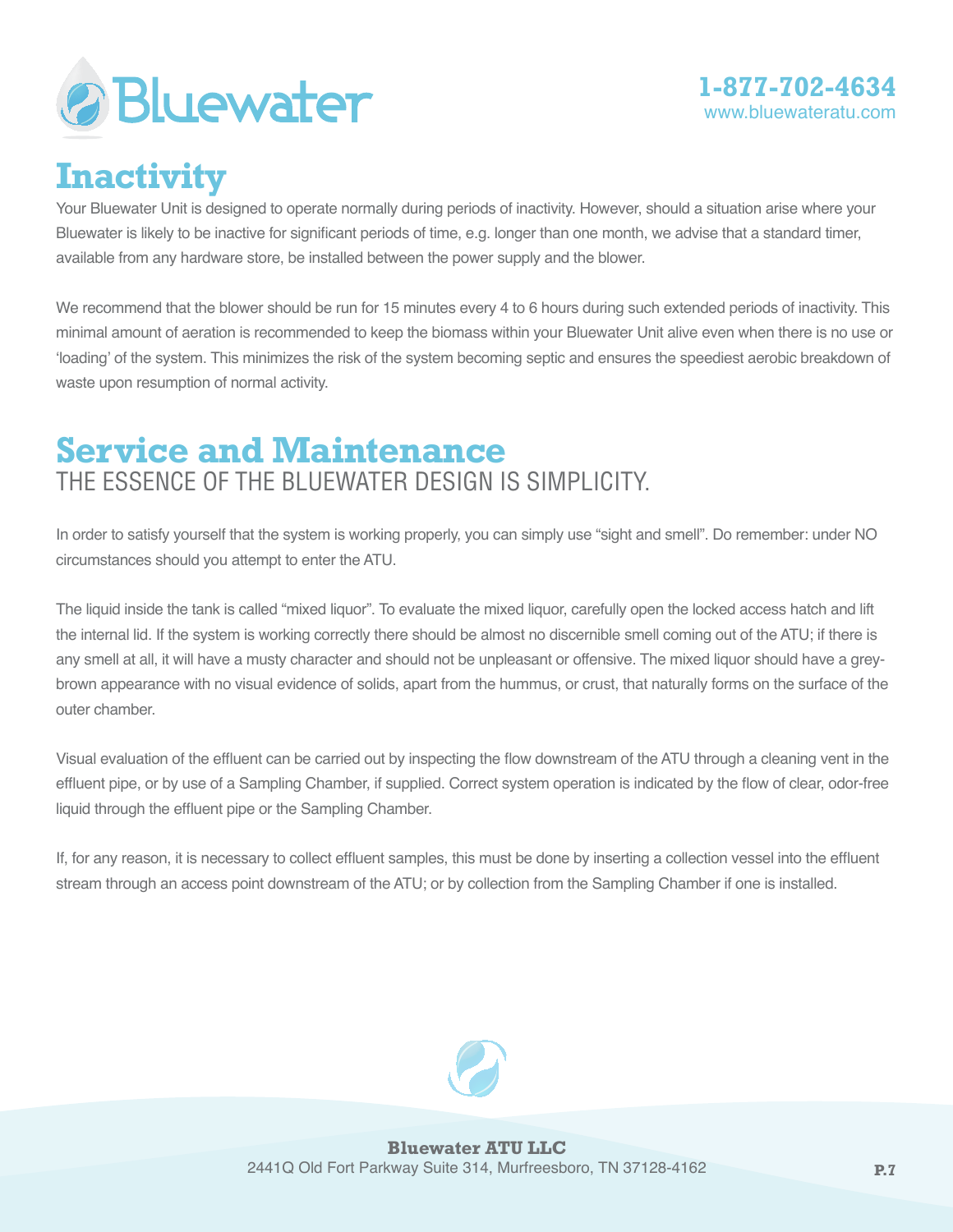



# **Service During Warranty Period**

All Bluewater ATUs are supplied with a two year warranty which includes all routine maintenance during this period. This includes four service calls which will be made by one of our authorized service representatives. These service calls will be made every six months by pre-arranged appointment and shall include:

- **1. Servicing the air blower, including replacement or cleaning of the filters and diaphragms as required**
- **2. Checking for proper air flow**
- **3. Inspection of all electrical connections**
- **4. Checking of effluent quality, including a visual check for color, turbidity, scum overflow; and a check for odors**
- **5. Written notification to the owner of any issues, remedies required and estimated date of correction**

Our service representatives will also call as needed to correct equipment failures or manufacturing defects.

# **Service Post Warranty Period**

After the initial two year warranty period has expired, all system maintenance is the responsibility of the owner.

Bluewater or our authorized representatives offer for purchase an extended service policy with terms comparable to those in the initial service policy for system owners whose warranty has expired. Please contact us for further details.

Your service responsibilities as an owner after the initial warranty period include:

### WEEKI<sub>Y</sub>

Check that the Air Blowers are running correctly.

### MONTHI<sub>Y</sub>

If a grease trap is fitted this should be checked, cleaned and emptied.

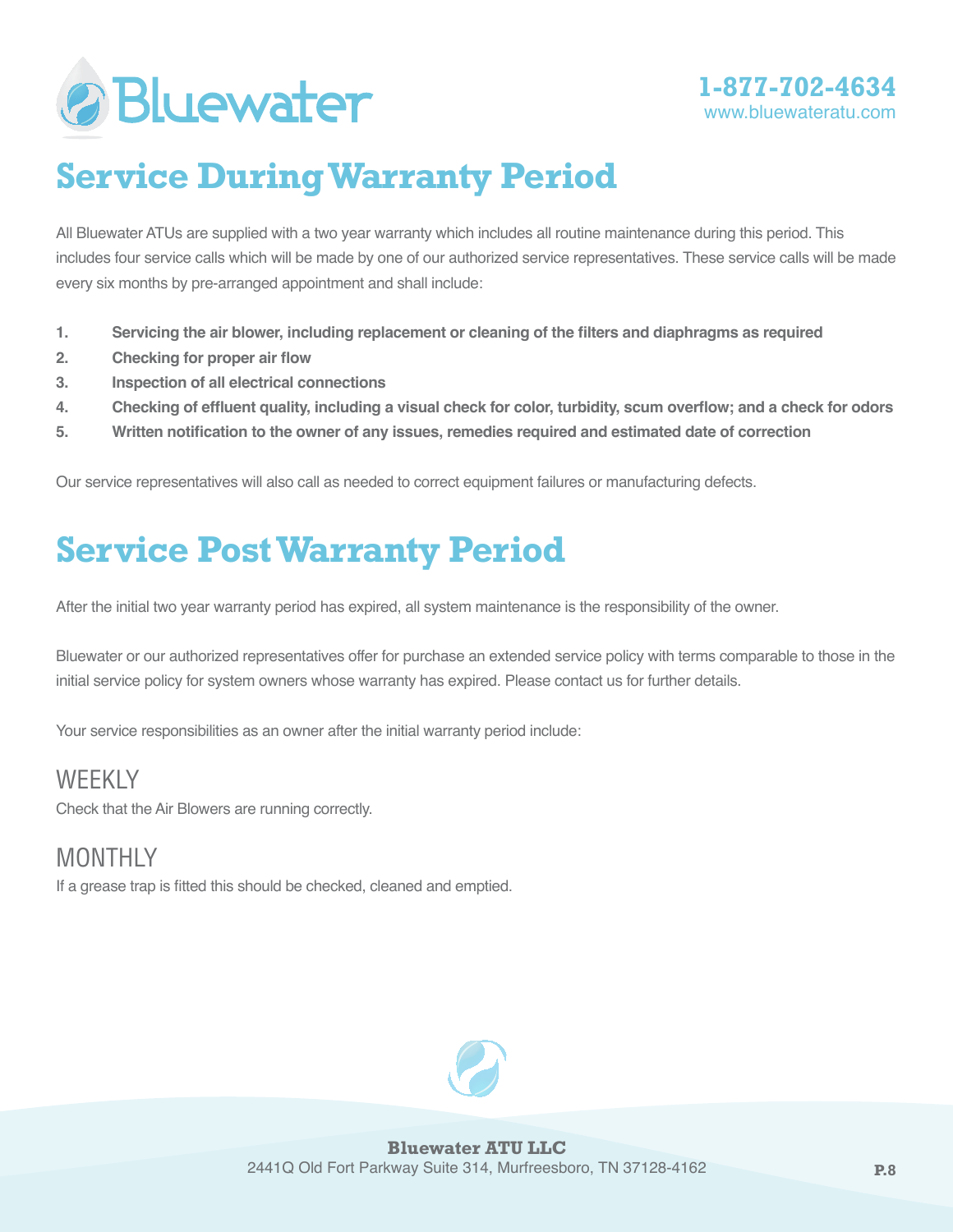



### Annually

**Air Blowers:** Refer to the Air Blower Manufacturer's Instructions supplied with your Unit.

#### **Air Line:**

Check the fittings at both ends of your airline to ensure a good fit.

#### **Air Delivery Failure Alarm:**

Check and, if necessary, change the batteries per manufacturer's instructions supplied with the unit

#### **Inside your ATU:**

Check that the diffusers are bubbling vigorously. Where multiple diffusers are fitted they should bubble at about the same rate. It this is not the case, check the air lines to each diffuser. If necessary, disassemble and check for blockages.

#### **Diffuser(s):**

Check that the air lines from the diffusers are vertical.

**Internal Plumbing:** Check all pipes and valves for tightness.

**Tank Lid:** Check the general condition of the lid and lubricate all screws. The lid must be kept locked.

#### **Tank Outer Chamber:**

The unit's outer chamber is designed to retain a "hummus" or crust. This crust can be up to 16" deep without adversely affecting the quality of the Unit's effluent. If possible, check the depth of this crust at least once a year to ensure that it is within guidelines.

### Every three years

Change Blower Diaphragms as per manufacturer's Instructions.

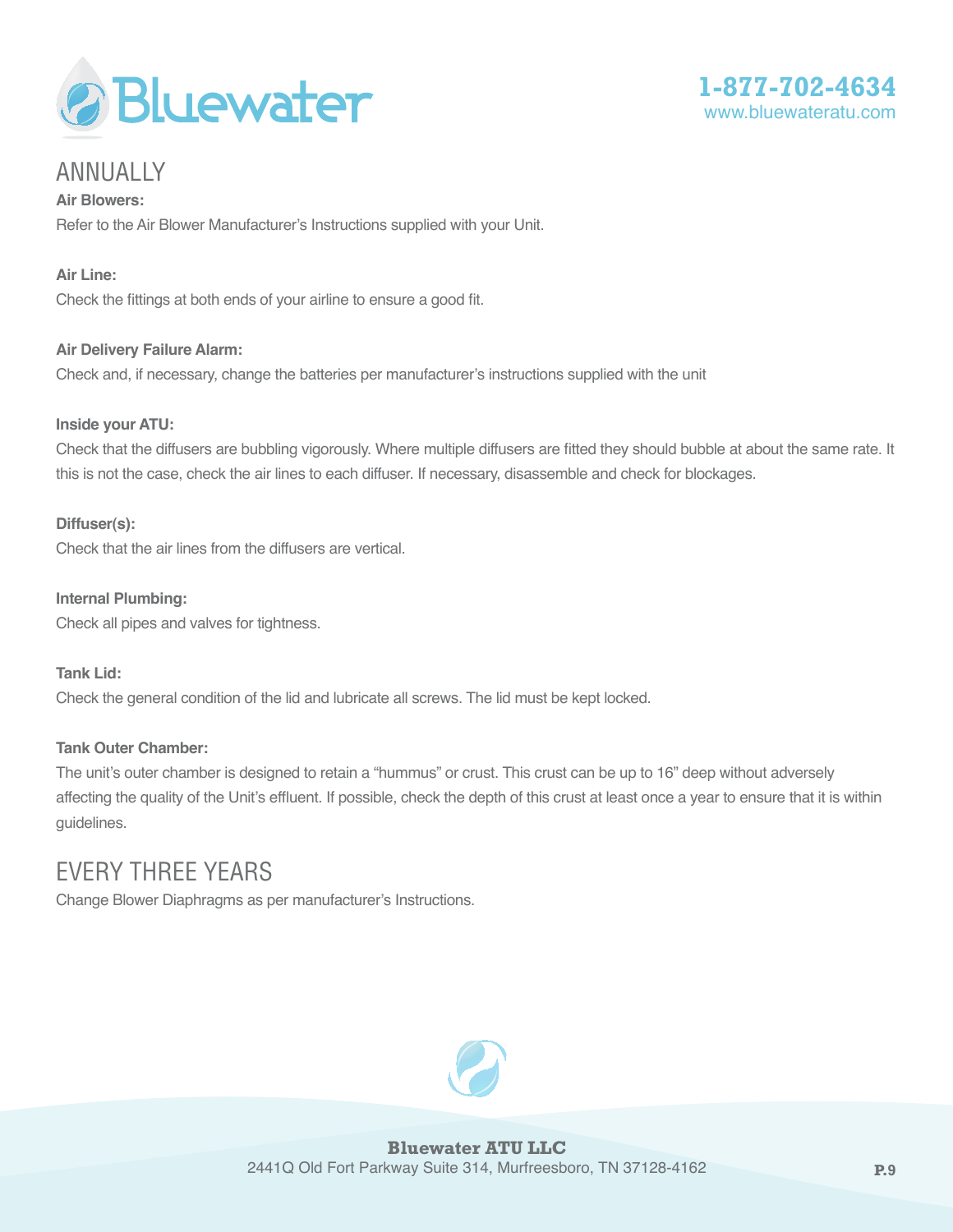

# **Troubleshooting and Repair**

As there are no moving, mechanical or electrical parts within the Bluewater, faults are extremely rare and and can generally be identified by reference to the guidelines below.

With the exception of the air blower and the failure alarm, these systems do not contain any user-repairable or user-replaceable parts. If any other component appears to be broken or faulty please refer to the System Data Plate which is located near the air blower before contacting either your authorized service representative or calling Bluewater at 1-877-702-4634.

### All replacement components may be purchased from Bluewater. Please visit our website at www.bluewateratu.com or call us at 1-877-702-4634 for further information and ordering instructions.

### 1) **The integrated alarm sounds and flashes**

Check that the air blower is functioning. Check that all airlines are attached. If all appears normal the alarm may be faulty.

To instal a replacement alarm, unplug the existing alarm from its electricity supply and then disconnect from the air line. Connect the new alarm, first to the air line and then to its electricity supply, in accordance with the manufacturer's instructions provided with the replacement unit.

### 2) **Air Blower is noisy**

Linear air compressors are designed to be very quiet during normal operation. Check for vibration against its plinth and tighten attaching bolts if necessary. Check filter cover to ensure proper fit and correct if necessary. If these actions do not correct the problem the compressor may need to be replaced.

### 3) **System is not receiving air**

Check air blower for proper function. Check air compressor filter for restriction. Check airlines and diffusers for proper connections and check for restrictions.

### 4) **Air compressor is not operating**

Check that the power supply is properly connected to the wall socket. Check circuit breakers. If breakers and wiring are in order check that there is no local power outage. If all is in order the linear air compressor may need to be replaced.

To replace the air blower, isolate the blower from the electricity supply and disconnect the blower from the air line feeding into the ATU. Connect the new blower, first to the air line and then to its electricity supply, in accordance with the manufacturer's instructions provided with the replacement unit.

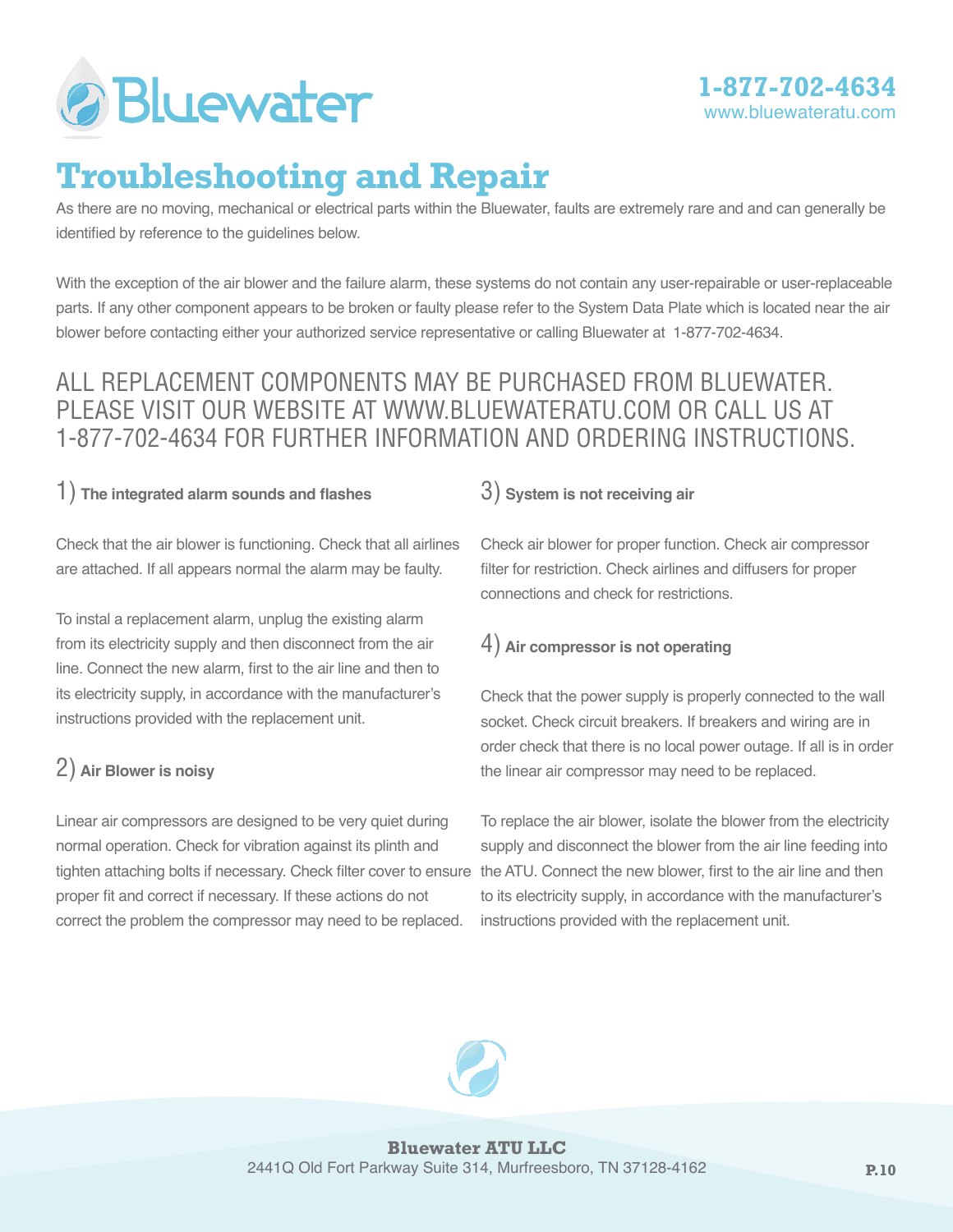

### **1-877-702-4634** www.bluewateratu

#### 5) **Liquid in system is not flowing**

Check system for blockage caused by non bio-degradable items. If found carefully remove the offending item.

#### 6) **System emits offensive odor**

Ensure that no inappropriate chemicals have entered the system. Check for proper operation of the air compressor and its filter. Check that water level in the system is not higher than the top of the inlet pipe. Check date of last emptying. Check

that there is no water pooling in the area of the effluent pipe. If after performing these checks you are still are unable to identify or resolve the issue please refer to the System Data Plate which is located near the air blower before calling Bluewater at 1 877 702 4634. Please ensure that you have the following available when calling:

- Your Name, Address and Zip Code
- Your Bluewater Model # and Serial #, details of which are located on the System Data Plate that is situated next to the air blower

# **Desludging / Emptying**

Your Bluewater unit is designed to be emptied every three years. Depending on use some will require emptying less often than this; some will need emptying more often.

Significant solids or a haziness or cloudiness (known as turbidity) in the final effluent indicate that it is time to empty your Bluewater, or that a fault may have developed within it.

### Emptying Process:

- 1) **Switch off the electrical supply to the air blower.**
- 2) **Remove the majority of the humus crust from the outer chamber.**
- 3) **Empty the remaining liquid through the "empty pipe" located in the inner chamber. DO NOT empty directly from the inner chamber. Also remove any non-dissolved solids that have collected in the inner chamber, such as soiled diapers, sanitary napkins etcetera. Take care to prevent such solids from entering the system.**
- 4) **Leave 2" 3" of liquid in the bottom of the tank. This will preserve the viability of the microorganisms and will ensure a speedy restart of the system.**